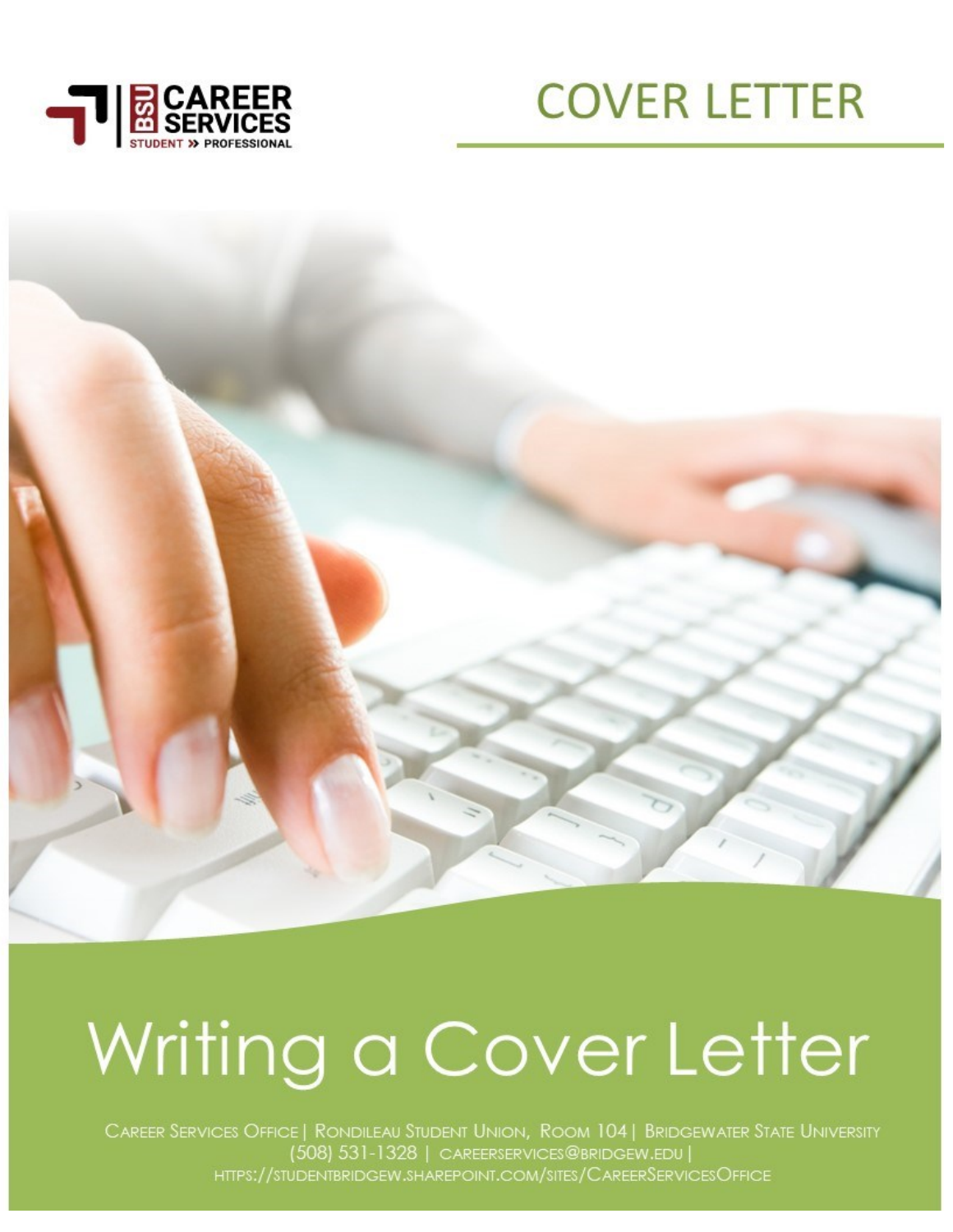*A cover letter is a one-page document, that is sent along with a resume, that provides detailed information on why the applicant is a qualified candidate for a specific job or internship. A cover letter can also be used as a letter inquiring about potential opportunities.*

# **Cover Letter Tips**

- Print out and review the internship/job description to which you are applying. Review your resume and highlight your related skills, academic background, and experience that directly relate to the position.
- Customize your cover letter for each job application. Do not just copy and paste from previous documents and simply change the employer name and position title.
- Use the same keywords and phrases from the internship/job description in your cover letter.
- Research the employer thoroughly and be sure to explain why you want to work for their organization.
- Do not type your name at the top left corner of the cover letter. Your name will be indicated at the close of the letter. It does not need to appear twice on the document.
- Address your cover letter to a specific person. Call the organization's Human Resources department to learn whom the letter should be addressed. Avoid writing "To Whom It May Concern." As a last resort, you can address your letter to "Dear Hiring Manager," "Dear Human Resources," "Dear Search Committee," or "Dear Internship Coordinator."
- Cover letters are left justified. Do not indent paragraphs.
- Use the word "I" sparingly. Every sentence should not begin with the word "I." Use transitional phrases.
- Match the font style, font size and size of margins to that of your resume.
- Limit the cover letter to one page in length. The cover letter should only be 4-5 paragraphs.
- Consider meeting with a Writing Consultant from the Writing Studio, located in the Academic Achievement Center on the bottom floor of the library, if you are struggling with sentence structure and/or grammar. Download Grammarly, the free writing app to make your writing clear and effective.
- Proofread your cover letter to ensure that your document is error free. Schedule a cover letter review appointment with Career Services, if you would like to receive feedback on your document.
- Save and submit your cover letter as a PDF document.
- Save a digital copy of each cover letter and resume that you submit, so that you can refer to it in preparation for interviews.

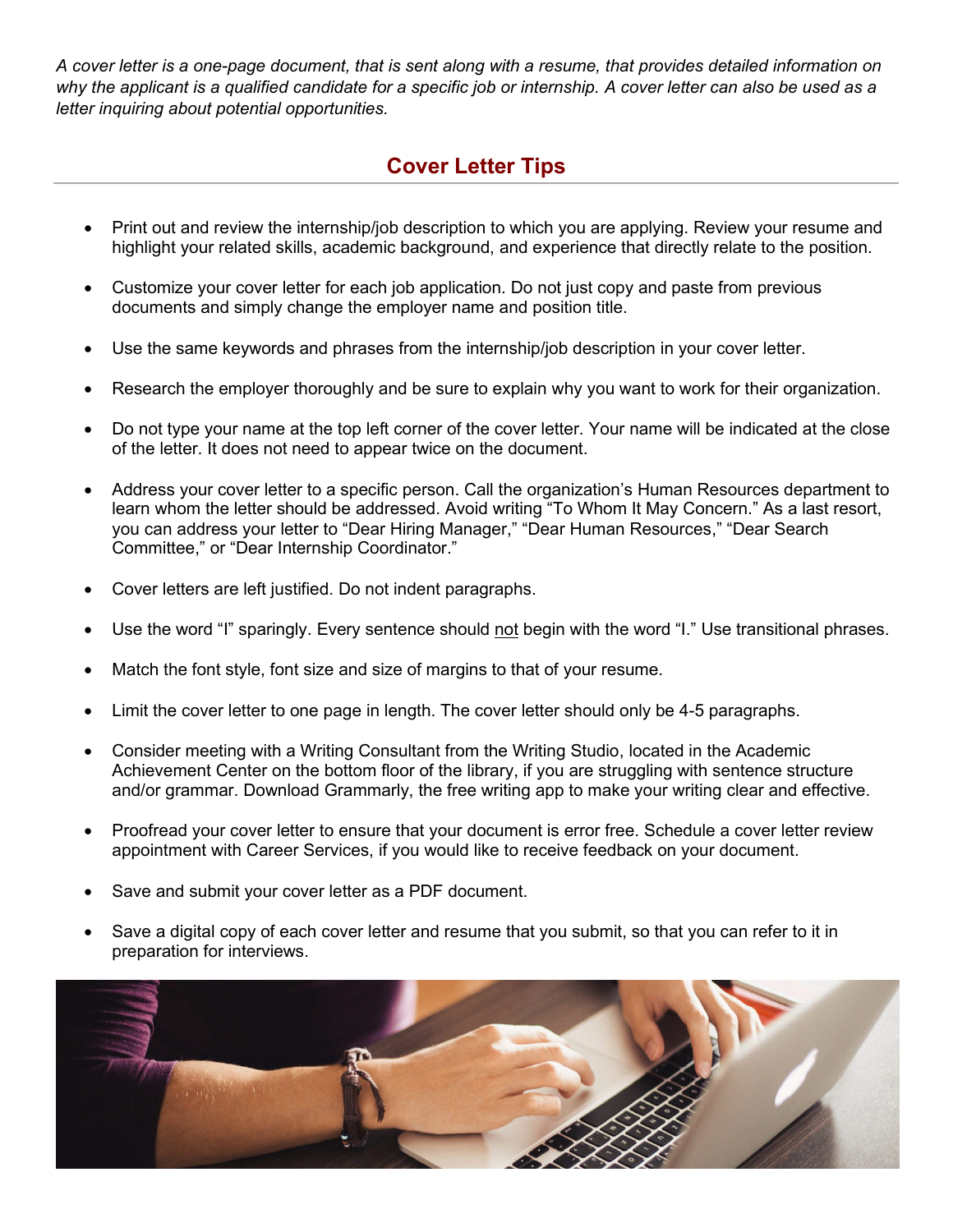Your Address

**Date** 

Contact Person's Name Title Company Name Address City, State and Zip Code

Dear First and Last Name: *(If the person you are sending the cover letter to is a Doctor, refer to them as Dr. Last Name)*

# **Section 1: What position are you applying for and how did you learn about it?**

Explain why you are writing. Identify the position you are applying for, the company name, and how you learned about the opportunity. If you are responding to a job advertisement, state the website where you found the posting. If a professional referred you to the position, mention their name and what their connection is to the organization. If the professional works for the organization, include their position title. This paragraph should only be two to three sentences in length.

# **Section 2: Why should we hire you?**

Tell the employer why you are a strong candidate for the position by highlighting your relevant skills, education and/or experience. This paragraph should be tailored to the organization and position that you are specifically applying. Prepare by reviewing the job description and highlighting those qualifications that you meet, and the experience that you have, that directly relates to the job description. Be sure to include examples to provide evidence of the skills you are claiming to have. You should not include every bullet from your resume. You should summarize why you are the best candidate for the position.

If you have a lot of related experience, you can add an additional paragraph.

### **Section 3: What do you know about the organization and why do you want to work for us?**

Show the employer that you are taking this opportunity seriously by researching the organization and including your findings in the cover letter. Review such things as the company's mission/vision statement, projects and/or programs, newsletters, blog page, reviews and press releases. Prepare three to four sentences that demonstrate why you are interested in working there and why you would be a good match for their environment and team.

### **Section 4: What are the next steps and how do we contact you?**

Mention your interest in an interview. State how the employer can contact you, including both your phone number and email address. Thank the person for their time and consideration. Mention that you are looking forward to meeting them.

Sincerely,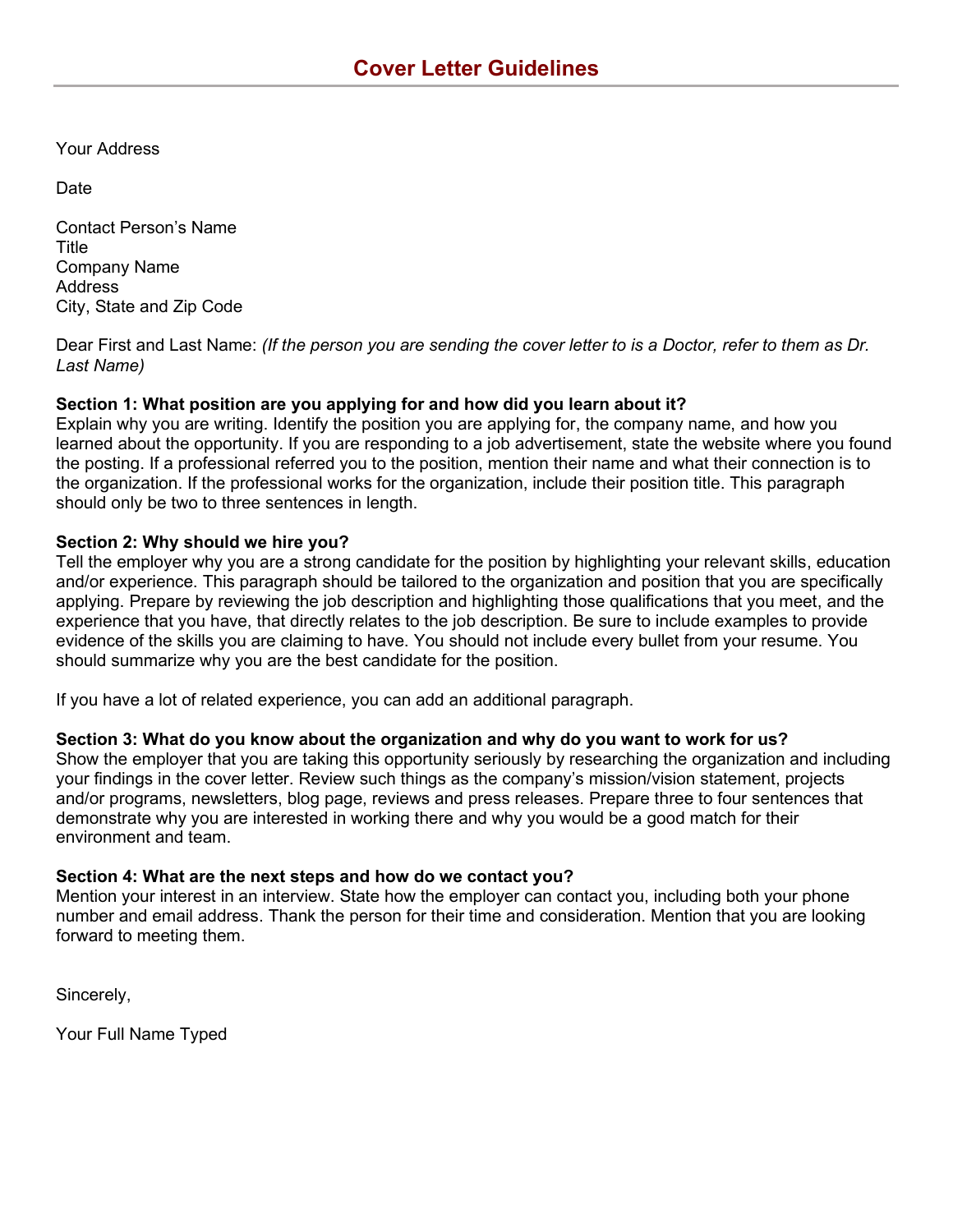131 Summer Street Bridgewater, MA 02325

April 1, 20xx

Finley Smith Human Resources Director Marketing, Etc. 111 Main Street Stoughton, MA 02072

Dear Finley Smith:

Please accept the attached resume for the Social Media and Marketing Coordinator position at Marketing, Etc. I learned about this opportunity on Indeed.com and am excited to learn more about the position.

Collectively my academic, internship and work experience have prepared me well for a career as a Social Media and Marketing Coordinator. Currently, I am attending Bridgewater State University and will be graduating with a Bachelor of Science degree in Marketing this May. During my time at Bridgewater State University, I had the opportunity to complete a Marketing/Public Relations internship at the New England Aquarium. Through this role, I assisted the Media Relations Director with a variety of tasks including media relations, website content and donor relations. I solely increased the traffic (views) on Facebook by 15%, on Instagram by 25%, and on Twitter by 20%, by creating content and contests on each social media platform. In addition to my social media responsibilities, I also created press releases that were submitted to Boston newspapers and created internal and external marketing materials. I feel confident that I can achieve similar outcomes at Marketing, Etc.

In addition to my internship experience, I have gained marketing and social media experience through my current job as an Administrative Assistant at Amy's Hair Salon. I create weekly newsletters to inform clients on what is happening in the salon and manage all the salon's social media accounts, including Instagram, Facebook, and TikTok. As an Administrative Assistant, I have also had the opportunity to hone my customer service skills over the past 2 years.

As I was reviewing the Marketing, Etc. website, I was impressed to learn of your company's commitment to community involvement. For the past three years, I have served as a mentor at the Boys and Girls Club of Brockton and consistently volunteer as a server at Our Daily Bread Food and Resource Center in Taunton. In addition to my passion for marketing and the reputation Marketing, Etc. has in the industry, I would be honored to work with a company that excels in its field and gives back to its community.

I welcome the opportunity to speak with you about my qualifications for the Social Media and Marketing Coordinator position and the ways in which I could contribute to Marketing, Etc. I am available for an interview at your earliest convenience. Please feel free to contact me at 111-111-1111 or via email at [student@bridgew.edu](mailto:student@bridgew.edu) if you have any questions regarding my candidacy. Thank you for your time and consideration. I look forward to hearing from you.

Sincerely,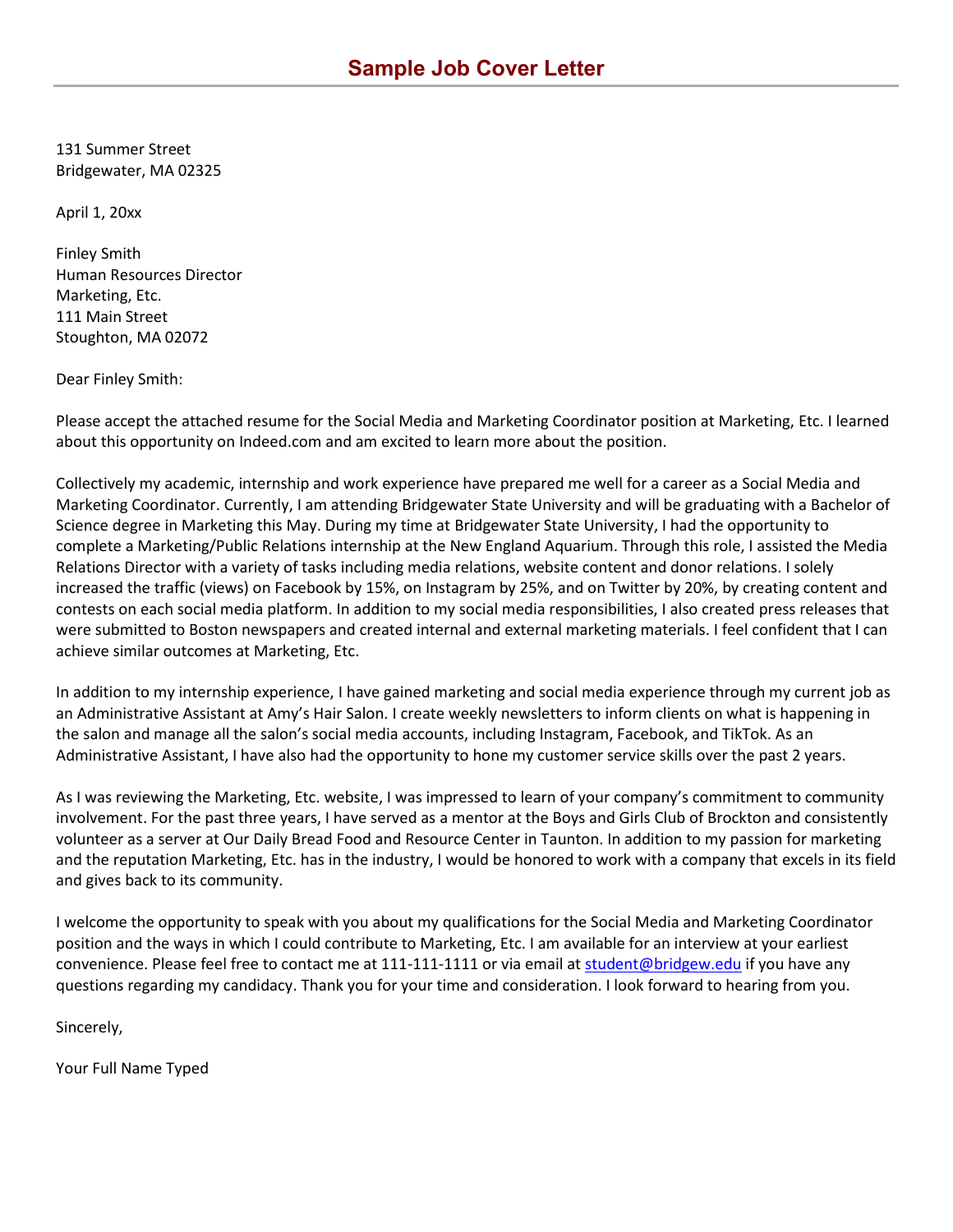131 Summer Street Bridgewater, MA 02325

March 14, 20xx

Jean Teacher Principal James L. Mulcahey Elementary School 28 Clifford Street Taunton, MA 02780

### Dear Jean Teacher:

Please accept this letter in application for the Special Education Teacher opening at the James L. Mulcahey Elementary School, which I learned about on SchoolSpring.com. I strongly believe in equal access to education and am excited to utilize my passion, skills, and experiences in making a difference within the Taunton Public Schools.

As a teacher, my goal is to facilitate inclusive learning for each student in my classroom. I am confident that my student teaching and volunteerism have provided me with the skills to do so. Currently, I am student teaching in a first-grade inclusive classroom with 20 students in the diverse and multilingual district of Randolph. I regularly review students' Individualized Education Plans (IEPs) with my supervising teacher and differentiate instruction to meet the needs of students with autism and ADHD, as well as language delays and physical disabilities. Recently, I developed a unit that incorporated manipulatives, visual aids, and technology to teach students about the life cycle of butterflies.

In addition to my formal classroom experience, I also work as a tutor in the Academic Achievement Center at Bridgewater State University. Tutoring students one-on-one and in small groups has further developed my ability to break down concepts and assess learning. These experiences will prepare me well for meeting the diverse needs of students at the Mulcahey School.

Since 20xx, I have volunteered every summer with Camp Shriver, an inclusive, sports-oriented day camp for children with intellectual disabilities. As a camp counselor, I developed and facilitated games and activities to engage children, ages 8 – 12. One of the highlights of this experience was the rapport I developed with my campers and their parents. At the end of each summer, I received several cards from families thanking me for my compassion, patience, and enthusiasm when working with their children. I believe these qualities are essential in creating a welcoming and learning-conducive environment for students and I am excited to apply them in this position.

There are many reasons why I want to work for the Taunton Public School district, but on the top of my list is the level of innovation that the Mulcahey School has shown in developing programs for all students to grow. I recently read about the STEM Career Fair which offered interactive activities for each grade level to learn about career options for their future. This type of program can motivate and inspire students to strive for exciting careers they may not have been exposed to previously. Taunton Public Schools is the type of school culture I admire and would love to work within.

I hope you see the potential that I can bring to this position and the Taunton Public School district. I am available for an interview at your earliest convenience and can be reached at student@bridgew.edu or 333-333-3333. Thank you in advance for your time and consideration.

Sincerely,